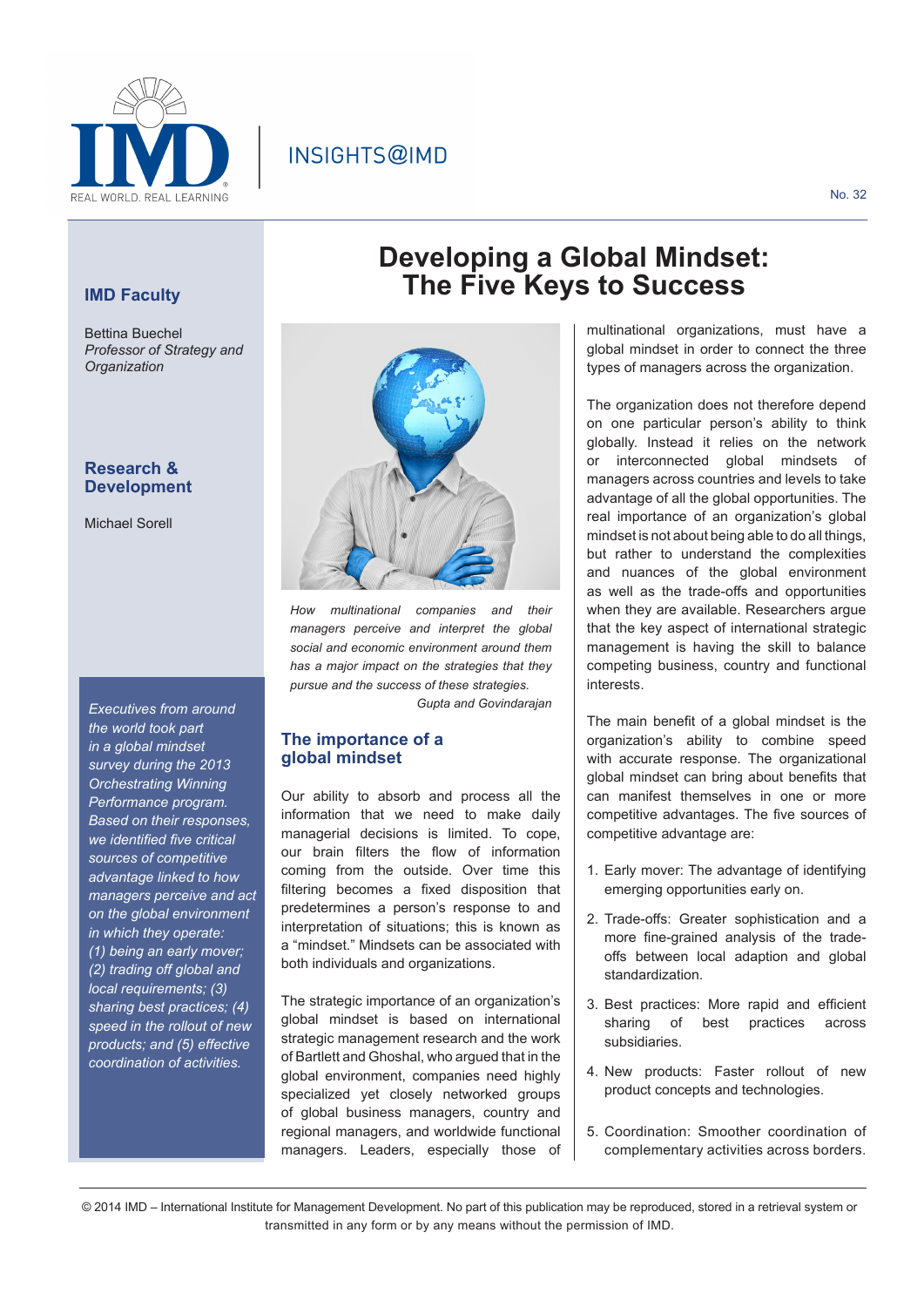**The real importance of an organization's global mindset is not about being able to do all things, but rather to understand the complexities and nuances of the global environment as well as the trade-offs and opportunities when they are available.**

**Close ties with foreign colleagues can often help overcome the "arrogance trap."** 

**The main benefit of a global mindset is the organization's ability to combine speed with accurate response.** 

We examined these ideas at OWP by surveying 140 executives and conducting 10 face-to-face interviews to better understand what qualities linked a global mindset and organizational success. The participants were asked to what extent they agreed with the following statements:

- Early movers: Compared to our peers, I consider my company to be an early mover in identifying and taking action on emerging opportunities in foreign markets.
- Trade-offs: Compared to our peers, my company is better able to understand the trade-offs between local adaption and global standardization.
- Best practices: Compared to our peers, my company is faster and more efficient at sharing best practices across subsidiaries and borders.
- Rollout: Compared to our peers, my company is faster at developing and rolling out new products and technologies in foreign markets.
- Coordination: Compared to our peers, my company is better able to coordinate activities across borders.

# **Five qualities linking a global mindset to organizational success**

### *Acting on opportunities, using close friends and solving problems despite cultural challenges*

At the organizational level, we found that "Early Mover" companies had managers who described themselves as being able to identify and act on emerging opportunities in foreign markets, had close friends/ colleagues in foreign countries (Close Friends) and were willing to look beyond cultural differences to solve business problems (Push Culture). A vice president (VP) of a company in Australia explained some of the challenges he faced when dealing with different cultures to get them to become early movers: He found it hard to work with what he considered "passive cultures" and found it most difficult to work with West and East African cultures. He tried to engage the leaders from this region by working with them to develop strategy and uncover hidden revenue. But after the meetings nothing was done. In an effort to provoke a change, the VP developed global communities of learning by bringing together different managers to share learning. After listening to their colleagues from Brazil, Argentina and North America, the African managers were encouraged to change their behavior, particularly around accountability.

Close ties with foreign colleagues can also often help overcome the "arrogance trap." As a participant stated, many managers from developed countries approach emerging markets with a sense of "arrogance." When we asked if this "arrogance trap" impacted business decisions, one OWP participant said:

*Yes, because you tend to say: "OK I will listen to them but in the end my view is the better one." It really takes time to accept others.*

However, he also quickly noted that this attitude changed over time through exchange with foreign colleagues and close friendships with people from other countries.

## *Effectively communicating across global/local demands*

The survey also revealed that organizations with managers who communicate effectively across different cultures are better able to balance the trade-off between local adaptation and global standardization. They found solutions that matched the logic of the global standard with the operating and regulatory necessities of the local context. A participant working in the Middle East gave an example of the institutional factors at play:

*The company underwent a management restructure… if something is important, you bring it directly to the top guy and he goes to talk to the chairman of the board, who is from the Middle East. If it is not important enough, then leave it as a card to play when*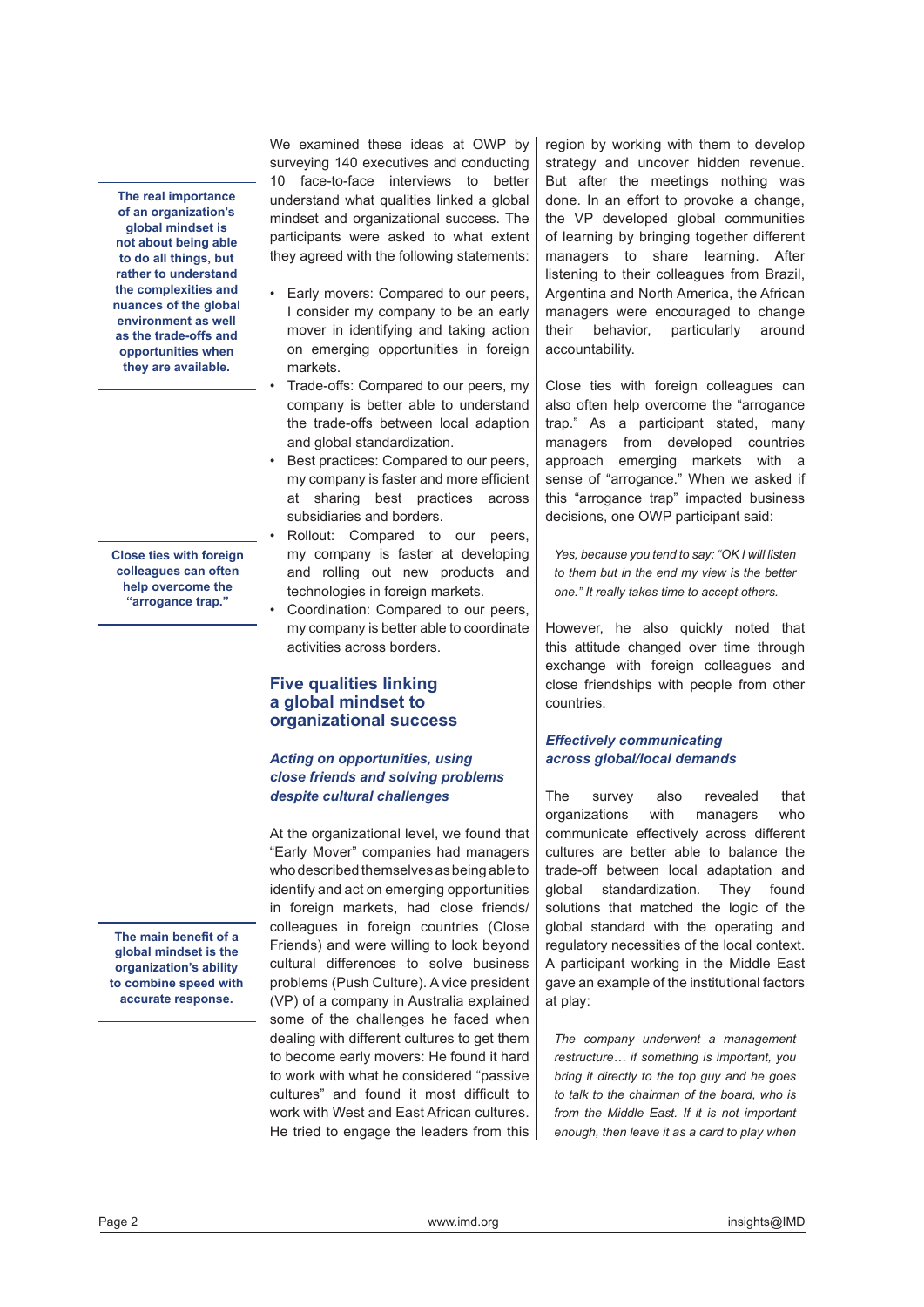*your boss needs something else. There is an important institutional factor on how to play the game there.*

#### *Formal and informal bestpractice sharing*

Sharing best practices across the organization is another important indicator of success. Companies adept at doing this had managers who were good at building trust across cultures, sharing practices within the organization and identifying emerging opportunities. Conversations with various leaders revealed that several companies faced challenges disseminating best practices across the organization. The first problem was staffing. In order to share knowledge and best practices across the organization, subsidiaries need senior executives willing to relocate. This is easier said than done, as one OWP participant commented:

*It is not easy for us to find these types of people even with all the talk of globalization and students learning already that they have to be willing to work internationally. And remember the maturity of the people needed is higher. We don't need fresh graduates; we need experts to transfer knowledge to the new country/company, people maybe 30 to 35+ or even in their 40s and with the right experience. But they usually already have a family and job and it is not easy to pull someone out of his/her normal life.* 

The other problem is that many best practices are shared through informal rather than formal channels, which makes it difficult for executives to easily access the needed information. As another OWP participant said:

*The knowledge sharing program about countries at my company is not official. People who work for our company long enough know where to obtain the information they need. You just find a mentor, or your boss (being a leader) will tell you, "I was there… years ago, had a great time. Speak to this guy, that guy… etc."*

#### *Acting on emerging opportunities*

New product rollout success was matched with managers who were able to identify emerging opportunities and build trust across cultures. There are two ways to act on emerging opportunities.

The first is to roll out products across various countries quicker. For example, it took Procter & Gamble 27 years to get Pampers into 20 different countries; more recently, it took just two years to get Vidal Sassoon into 40 countries as a result of managers having a better understanding of local opportunities.

The second way is called "reverse innovation," a relatively new phenomenon whereby the innovation occurs in emerging rather than developed markets. For example, GE Healthcare was selling its US-designed medical diagnostic (electrocardiogram) equipment to healthcare professionals in India with some small adaptions for the local market, but only a small percentage of the Indian market was able to afford the product, which cost US\$20,000. So GE and the local managers in India developed a portable, battery operated electrocardiogram machine that cost just \$500. This proved so successful that GE is now also selling this low cost electrocardiogram in the US, for use by emergency response medical teams, for example.

#### *Building trust across cultural settings*

Coordination across several countries can be difficult, especially if the culture of the HQ and the subsidiaries is different. Therefore a major effort has to go into understanding different work styles and behaviors and building trust to ensure effective coordination. One OWP participant explained how his company improved coordination:

*The patent department that I lead in HQ only has Danish employees. But I travel a lot and develop, communicate and control the patent divisions of the subsidiaries in different countries. To build trust among* 

**Organizations with managers who communicate effectively across different cultures are better able to balance the trade-off between local adaptation and global standardization.**

**Companies adept at sharing best practices had managers who were good at building trust across cultures, sharing practices within the organization and identifying emerging opportunities.**

**New product rollout success was matched with managers who were able to identify emerging opportunities and build trust across cultures.**